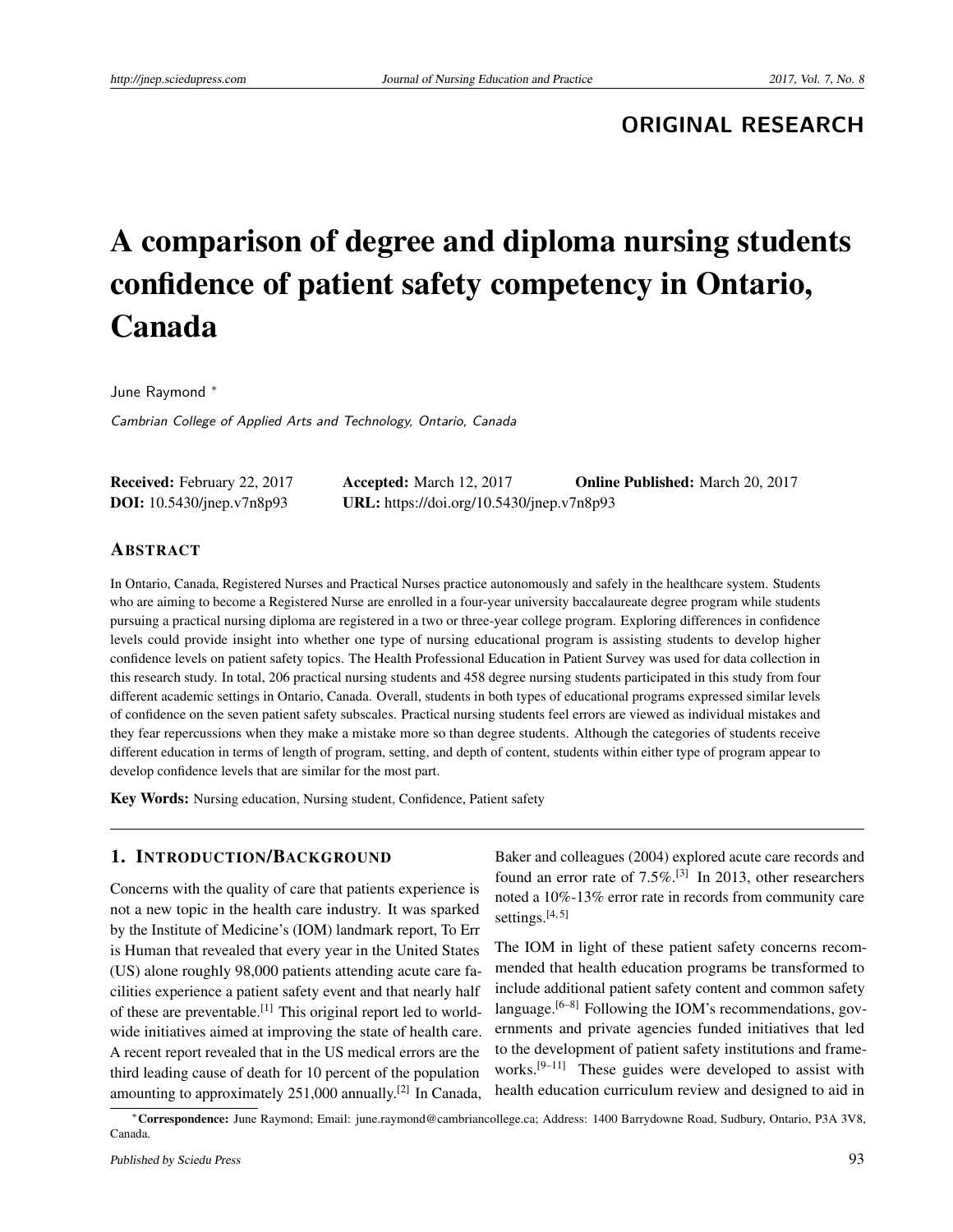curriculum transformation. In Canada, the Canadian Patient Safety Institute developed the Canadian Patient Safety Framework (CPSF) which is based on six domains, compe-tencies, and related knowledge, skills, and attitudes.<sup>[\[10\]](#page-7-9)</sup> The six domains include: safety culture; working in teams; effective communication; risk management; environment and human factors; and adverse events.<sup>[\[10\]](#page-7-9)</sup>

Although all health care providers have a duty to provide safe care, nurses have the greatest potential to influence the quality of care that a patient receives as they are the group of care providers with the greatest direct patient contact for extended periods of time.<sup>[\[12,](#page-7-10) [13\]](#page-7-11)</sup> Patient complexity and acuity have dictated the need for expanded nursing roles and changes to educational requirements and Ontario has responded with the various levels of nursing professionals practicing within the province. In Ontario, Canada there are two classifications of nurses: Registered Nurses (RNs) which includes Nurse Practitioners and Registered Practical Nurses (RPNs) also referred to as Licensed Practical Nurses in other provinces in Canada.<sup>[\[14\]](#page-7-12)</sup> The educational requirement for RNs is a four-year university degree culminating in a bachelor's de-gree and a two or three-year college diploma for RPNs.<sup>[\[14\]](#page-7-12)</sup> Since RNs receive either an additional year or two of formal education this should theoretically result in graduates that have a deeper more comprehensive knowledge base, leader-ship, and decision making skills.<sup>[\[15\]](#page-7-13)</sup> RPNs, due to the shorter duration of their formal education, obtain a more focused education.[\[15\]](#page-7-13) The two types of education are very different but both produce bedside nurses.

Along with increased educational requirements came expanded scopes of practice for both categories of nurses. Although the term 'scope of practice' is used extensively throughout literature and job descriptions there is no consistent definition. For the purpose of this paper, the Health Authorities Health Professions Act Regulations Review Committee's (2002) definition of scope of practice as what one has been educated on, is competent to do, and is legally authorized to perform.[\[16\]](#page-7-14) The levels of autonomy in practice differs between the two classes of nurses and the degree of complexity and stability dictates which class of nurse should provide care.<sup>[\[17\]](#page-7-15)</sup> RNs have more autonomy when caring for complex unstable patients.[\[17\]](#page-7-15)

While the education process may differ, both categories of nurses have standards of practice and entry-to-practice competencies and licensing examinations.[\[18\]](#page-7-16) The composition of care providers is unique to each healthcare setting and is often staffed with a combination of RNs, RPNs and unregulated healthcare professionals practicing together. Ideally, the care provided is of better quality when they are practicing

collaboratively. The CNO reported that there were approximately 104,298 practicing RNs and 42,018 RPNs practicing in Ontario in 2014.[\[19\]](#page-7-17)

As the nursing students of today are the practitioners of tomorrow, nursing students are a cohort of resources that require focus. When exploring nursing students in relation to patient safety, it is important to consider their self-confidence as it is a direct indicator of their performance. Students enrolled in Nurse Practitioner programs are outside the scope of this research study. This study has focused on collecting perceptions of confidence on patient safety topics from nursing students enrolled in programs dedicated to educating and preparing RNs and RPNs. It is important to gain an understanding of what the students' confidence levels are and whether there is a difference in the confidence levels between the different categories of nursing students. This can provide valuable insight and recommendations into what path the future of nursing education should take. The aim of this study was to explore if there are differences between degree nursing students and college nursing students' confidence levels on patient safety topics.

This study is unique in that no research that could be found that explores both classes of nursing student confidence on patient safety topics. The research question for this study was: What are the similarities and differences in the level of students' confidence of patient safety between baccalaureate prepared degree nursing students and practical diploma prepared nursing students?

## 2. METHODS

## 2.1 Sample

This quantitative cross-sectional descriptive comparative study collected students' perspectives from four different academic settings within Ontario, Canada. Two college settings and two university settings were selected and students from all years of the programs were collected. The students from the university programs were enrolled in four-year degree nursing programs. The students from the college programs were enrolled in two-year diploma nursing programs. Students needed to have computer and Internet access and be able to write and read English. The plan was to exclude any students who had not participated in at least one clinical placement however there were no students excluded based on this criterion.

### 2.2 Study instrument

The modified web version of the Health Professional Education in Patient Safety Survey (H-PEPSS), was used for data collection.[\[20–](#page-7-18)[22\]](#page-7-19) Permission to use this tool in this research study was obtained from its developers. This tool was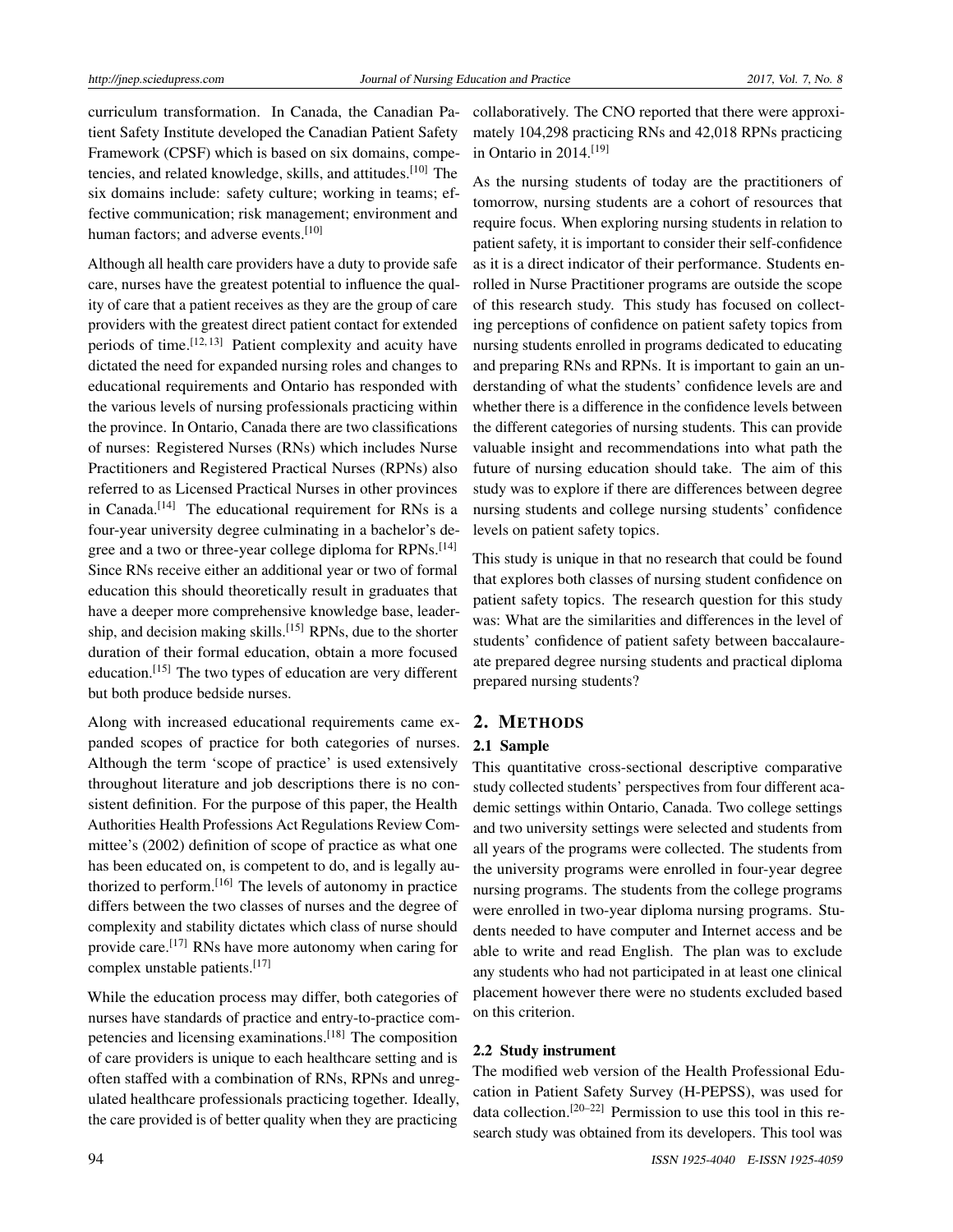validated and confirmed to have an internal consistency relia-bility greater than .80 and acceptable indices of fit.<sup>[\[20,](#page-7-18) [21\]](#page-7-20)</sup> This tool was based on the CPSF and consists of three sections with 38 items in total. The first section of the tool has 27 questions has the students express their level of confidence using a 5-point Likert scale  $(1 =$  strongly disagree,  $2 =$  disagree,  $3$  = neutral,  $4$  = agree,  $5$  = strongly agree, and there was also a 'don't know' option) on the six domains as per the CPSF (clinical safety, working in teams, communicating effectively, managing safety risks, understanding human and environmental factors, recognizing and responding to adverse events, and culture of safety) together with one additional subscale entitled clinical safety that included skills related topics including: hand hygiene, infection control, and medication administration. The next two sections are made up of 7 and 4 questions respectively and ask students to rate use the 5-point Likert scale as section one (except there was not a 'don't know' option). The specific questions related to broader safety issues and comfort levels speaking up.

#### 2.3 Ethics and data collection procedure

Ethical approval was obtained from the research ethics board for all participating institutions. Following ethical approval, an administrative staff member from each institution's nursing department was sought to assist in the recruitment of participants. The staff members forwarded, on behalf of the researcher, the invitations to students via email during the 2014-15 academic year. In total, the nursing administrative members reported that 2,100 students were eligible and invited to participate. Six hundred and sixty-eight responses were received in total. Out of these responses four were missing the majority of the responses and deemed unusable. This left 664 usable responses (31.6% response rate). Two email reminders were sent to all students eligible to participate at two week intervals.

#### 2.4 Analysis

IBM SPSS Statistics for Macintosh, Version 22.0, was used to analyze the data. Means and standard deviations were calculated for each of the seven subscales in the first section of the survey. The two college and two university programs were each recoded into new variables with data from the university students combined ( $n = 458$ ) and the data from the college students combined ( $n = 206$ ). *T*-tests were used to compare differences between the degree and diploma nursing students' perspectives on their confidence levels for each of the 27 questions individually and then on the seven patient safety subscales.

For the second and third sections of the H-PEPSS, mean summary scores were calculated by dichotomizing the scale into categories. Responses 4 and 5 on the scale were converted to

the 'agree' category and 1 to 3 were converted to 'disagree or neutral'. Percentages of students who agree/disagree with the statements were calculated and the two groups of students further compared using Chi square testing (confidence interval set at 95%).

## 3. RESULTS

The majority of the participants were female between the ages of 18-27. Table 1 displays the demographic details of the participants.

**Table 1.** Participant Demographics  $(n = 664)$ 

| <b>Variables</b>               | N   | $\frac{0}{0}$ |
|--------------------------------|-----|---------------|
| Gender                         |     |               |
| Male                           | 38  | 6             |
| Female                         | 626 | 94            |
| Age (years)                    |     |               |
| 18-22                          | 256 | 38            |
| $23 - 27$                      | 312 | 47            |
| 28-32                          | 66  | 10            |
| 33-40                          | 24  | 4             |
| 41-45                          | 6   | 1             |
| <b>Educational Institution</b> |     |               |
| College A                      | 100 | 15            |
| College B                      | 106 | 16            |
| University A                   | 208 | 31            |
| University B                   | 250 | 38            |
| <b>Educational Program</b>     |     |               |
| Degree                         | 458 | 69            |
| Diploma                        | 206 | 31            |

Table 2 displays the means and standard deviations for the seven subscales for each of the four institutions. All four groups of students expressed their highest level of confidence on clinical safety issues including medication topics, hand hygiene, and infection control regardless of their program type. These topics are more tangible and easier to observe which could be the reason for higher confidence on these topics. It is evident from Table 2 that both groups of degree students consistently expressed higher confidence levels than both groups of diploma students for all of the seven subscales.

After combining the two groups of students for the two program types, the means for each of the 27 questions contained in section one of the tool were compared using *t*-tests and tested for equality with the Levene's test (Field, 2009). Mean difference significance was set at .50 as this researcher believes that this would be the minimum difference that would be required to indicate educational significance. Only the statements that reflected a significant difference are displayed in Table 3.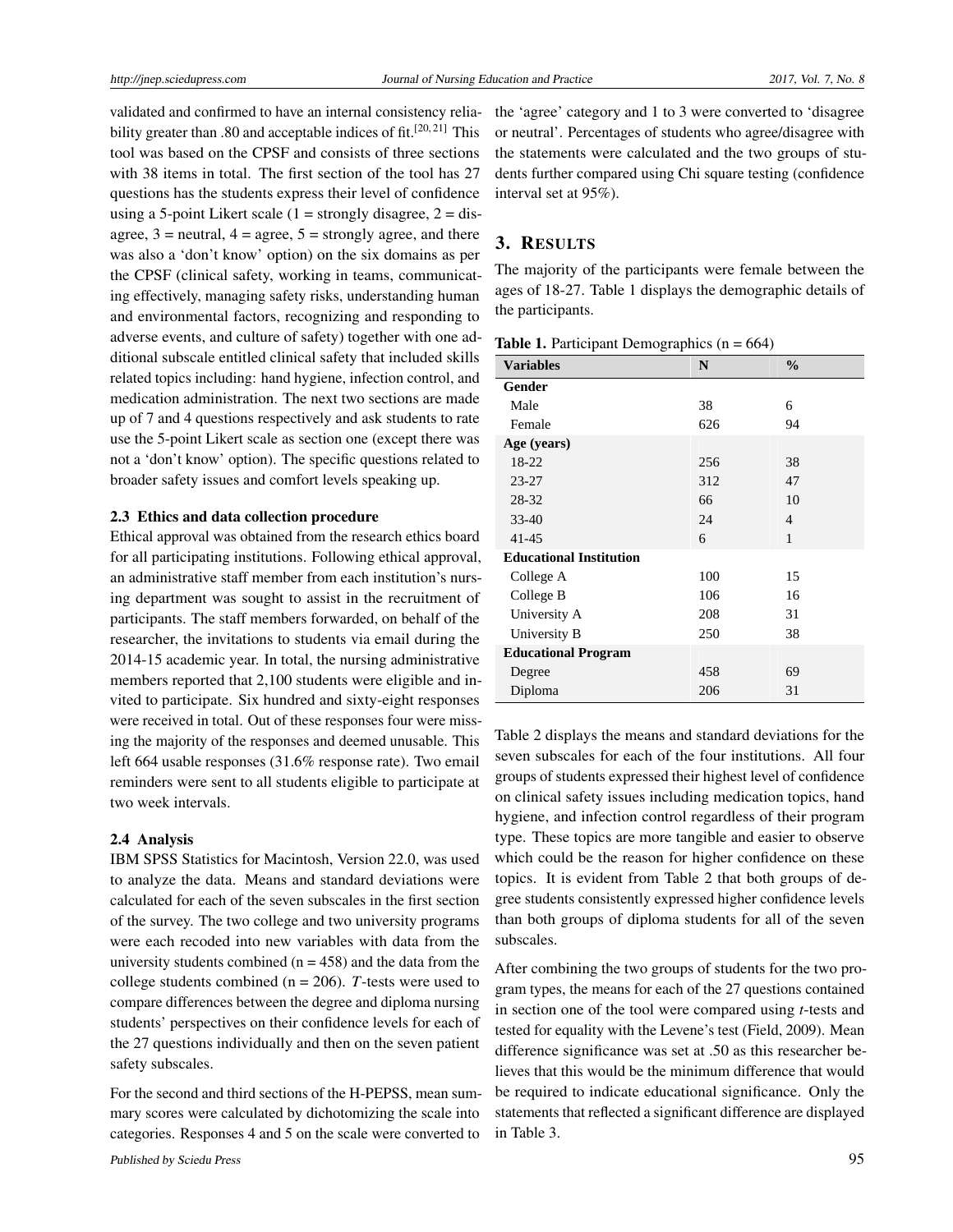| <b>Subscale</b>                | <b>College A</b> | <b>College B</b> | <b>University A</b> | <b>University B</b> |  |
|--------------------------------|------------------|------------------|---------------------|---------------------|--|
| <b>Clinical Safety</b>         | 4.27(.36)        | 4.31(.44)        | 4.53(.44)           | 4.58(.44)           |  |
| <b>Working in Teams</b>        | 3.80(.29)        | 3.82(.43)        | 4.17(0.46)          | 4.20(.50)           |  |
| <b>Communicate Effectively</b> | 4.08(.28)        | 4.15(.40)        | 4.40(0.42)          | 4.39(0.48)          |  |
| <b>Manage Safety Risks</b>     | 3.89(.27)        | 3.88(0.43)       | 4.23(0.48)          | 4.29(.52)           |  |
| <b>Human and Environment</b>   |                  |                  |                     |                     |  |
| <b>Factors</b>                 | 3.70(0.41)       | 3.73(.55)        | 4.14(0.47)          | 4.27(.52)           |  |
| <b>Adverse Events</b>          | 3.90(.25)        | 3.83(.43)        | 4.16(.44)           | 4.25(.51)           |  |
| <b>Culture of Safety</b>       | 3.85(.28)        | 3.85(.51)        | 4.08(0.40)          | 4.20(0.47)          |  |
|                                |                  |                  |                     |                     |  |

|  | Table 2. Safety Subscales by Educational Institutions |  |
|--|-------------------------------------------------------|--|
|  |                                                       |  |

priate subscales mean differences were again calculated. Although there were eight individual statements with educa-

After individual questions were combined into their appro-tionally significant differences noted in Table 3 below, *t*-tests revealed no educationally significant differences based on a significant level of .50 on any of the subscales.

|  | Table 3. Differences Between Degree and Diploma Students for Individual Questions |  |  |  |  |  |  |  |  |  |  |
|--|-----------------------------------------------------------------------------------|--|--|--|--|--|--|--|--|--|--|
|--|-----------------------------------------------------------------------------------|--|--|--|--|--|--|--|--|--|--|

| <b>Questions</b>                                                                                                                                                                | <b>RN Degree Students</b><br>Mean $(SD)$ | <b>RPN Diploma Students</b><br>Mean $(SD)$ | <b>Mean</b><br><b>Difference</b> |
|---------------------------------------------------------------------------------------------------------------------------------------------------------------------------------|------------------------------------------|--------------------------------------------|----------------------------------|
| I feel confident in what I am learning about team dynamics and<br>authority/power differences in the classroom.                                                                 | 4.34(.67)                                | 3.79(.59)                                  | .550                             |
| I feel confident in what I am learning about managing<br>inter-professional conflict in the classroom.                                                                          | 4.13(.76)                                | 3.50(.71)                                  | .626                             |
| I feel confident in what I am learning about managing<br>inter-professional conflict in the clinical settings.                                                                  | 3.82(.78)                                | 3.15(.84)                                  | .671                             |
| I feel confident in what I am learning about anticipating and<br>managing high risk situations in clinical settings.                                                            | 4.05(.67)                                | 3.51(.78)                                  | .538                             |
| I feel confident in what I am learning about the role of human<br>factors, such as fatigue, that effect patient safety in the<br>classroom.                                     | 4.31(.65)                                | 3.69(.80)                                  | .621                             |
| I feel confident in what I am learning about the role of<br>environmental factors such as work flow, ergonomics,<br>resources, that effect patient safety in clinical settings. | 4.01(.67)                                | 3.44(.75)                                  | .576                             |
| I feel confident in what I am learning about participating in<br>timely event analysis, reflective practice and planning in order<br>to prevent recurrent in clinical settings. | 3.94(.66)                                | 3.43(.81)                                  | .516                             |
| I feel confident in what I am learning about the nature of<br>systems and system failures and their role in adverse events in<br>the classroom.                                 | 4.18(.66)                                | 3.61(.79)                                  | .572                             |

Diploma students expressed the least confidence on human and environmental factors with a mean of 3.72 compared to the mean of 4.21 for degree students. Degree students were least confident on topics related to culture and adverse events with a mean of 4.15. Overall, degree students expressed more confidence on all seven of the subscales. The human and environment subscale was the closest to being educationally significant which revealed a mean difference of .49 with degree students expressing more confidence than the diploma students (see Table 4).

perspectives on broader patient safety issues addressed within their educational program taken from section two of the survey. The dichotomized data revealed that a greater percentage of degree students agreed with the statements than the diploma students for every statement except for the statement that asks whether safety is well integrated in their programs. For this item, 1% more of the diploma than degree students agreed.

The largest difference was noted in the question asking about how well system aspects such as organization, management, work environment, policies, and resources are integrated in

Table 5 is a representation of the two categories of students'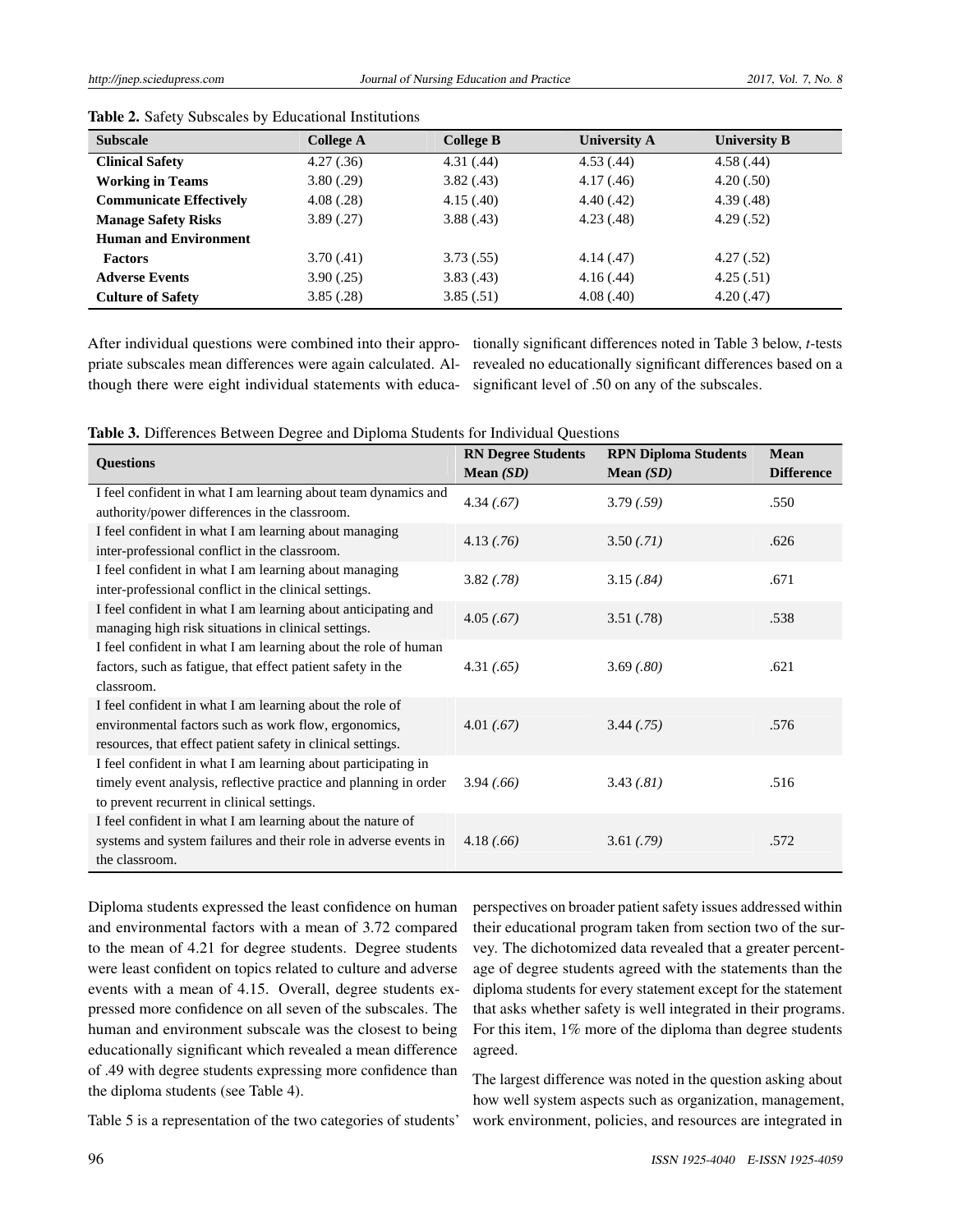their program with 86% of degree students agreeing and only 47% of practical students agreeing. Summary scores for the entire set of broader patient safety topics for each of the two categories of students were calculated. Chi square tests revealed no statistically significant differences for any of the categories. The mean for the degree students was 4.01 while the diploma students' mean was 3.73 which is not representative of an educationally significant difference with the mean difference being .28.

| Table 4. Statistical Differences by Degree and Diploma Program |  |  |  |  |
|----------------------------------------------------------------|--|--|--|--|
|----------------------------------------------------------------|--|--|--|--|

| <b>Subscale</b>              | Degree (RN) Programs | Diploma (RPN) Programs | $\boldsymbol{T}$ |                  |
|------------------------------|----------------------|------------------------|------------------|------------------|
|                              | $(n = 458)$          | $(n = 206)$            |                  | $\boldsymbol{p}$ |
| Clinical Safety              | 4.56(.44)            | 4.29(0.40)             | 7.57             | .000             |
| Working in Teams             | 4.19(0.48)           | 3.81(.37)              | 11.13            | .000             |
| Communicate Effectively      | 4.39(0.45)           | 4.12(.35)              | 8.54             | .000             |
| <b>Managing Safety Risks</b> | 4.26(.50)            | 3.89(.36)              | 10.96            | .000             |
| Human and Environment        | 4.21 (.48)           | 3.72(0.48)             | 12.14            | .000             |
| <b>Adverse Events</b>        | 4.15(0.46)           | 3.87(.35)              | 10.22            | .000             |
| Culture of Safety            | 4.15(0.46)           | 3.85(.41)              | 8.36             | .000             |

|  |  |  |  |  | Table 5. Comparison of Degree and Diploma Nursing Students on Broader Patient Safety Issues |  |  |
|--|--|--|--|--|---------------------------------------------------------------------------------------------|--|--|
|--|--|--|--|--|---------------------------------------------------------------------------------------------|--|--|

|                                                                               | <b>Numbers of Students Who Strongly Agreed or</b> |                        |  |  |
|-------------------------------------------------------------------------------|---------------------------------------------------|------------------------|--|--|
| <b>Questions</b>                                                              | Agreed $(\% )$                                    |                        |  |  |
|                                                                               | Degree (RN) Students                              | Diploma (RPN) Students |  |  |
|                                                                               | $(n = 458)$                                       | $(n = 206)$            |  |  |
| As a student, my scope of practice is very clear to me.                       | 406 (89)                                          | $152(74)$ *            |  |  |
| There is consistency in how patient safety different preceptors in the        | 262(57)                                           | $88(43)*$              |  |  |
| clinical/simulation setting deal with issues.                                 |                                                   |                        |  |  |
| I have sufficient opportunity to learn and interact with members of           |                                                   |                        |  |  |
| interdisciplinary teams.                                                      | 390 (85)                                          | $138(67)^*$            |  |  |
| I am gaining a solid understanding that reporting adverse events and close    |                                                   |                        |  |  |
| calls can lead to change and can reduce reoccurrence of events.               | 426 (93)                                          | $166(81)$ *            |  |  |
| Patient safety is well integrated into the overall program.                   | 450 (98)                                          | $182(88)*$             |  |  |
| Clinical aspects of patient safety (e.g., hand hygiene, transferring patient, |                                                   |                        |  |  |
| medication/equipment safety) are well covered in our program.                 | 444 (97)                                          | $202(98)*$             |  |  |
| "System" aspects of patient safety are well covered in our program (e.g.,     |                                                   |                        |  |  |
| aspects of the organization, management, or the work environment              | 396 (86)                                          | $96(47)^*$             |  |  |
| including policies, resources, communication and other processes).            |                                                   |                        |  |  |
| Mean summary score for the seven questions above based on a scale from        | 4.01                                              |                        |  |  |
| 1 (strongly disagree) to 5 (strongly agree).                                  |                                                   | 3.73                   |  |  |

 $* p > .05$ 

Table 6 displays frequencies and percentages of the two categories of nursing students and whether they agree or disagree to statements about their comfort on patient safety related topics. For all of the questions there were higher percentages of degree students who agreed with the statements than diploma students.

Sixty-five percent of degree students agreed that when an error is made the focus is on systems rather than individuals whereas only 24% of diploma students felt this way. This question parallels the response noted to the question asked in the previous selection related to 'system aspect' integration within their curriculum. This further reiterates the need for investigation of this issue in the practical nursing programs. The mean summary scores for this section of the tool revealed a mean difference of .34 (degree–3.34; diploma–3.0), which is not significant.

## 4. DISCUSSIONS

Despite the differences in educational requirements for degree and diploma students, this study did not find statistically significant nor educationally significant differences in the confidence levels between the two when comparing over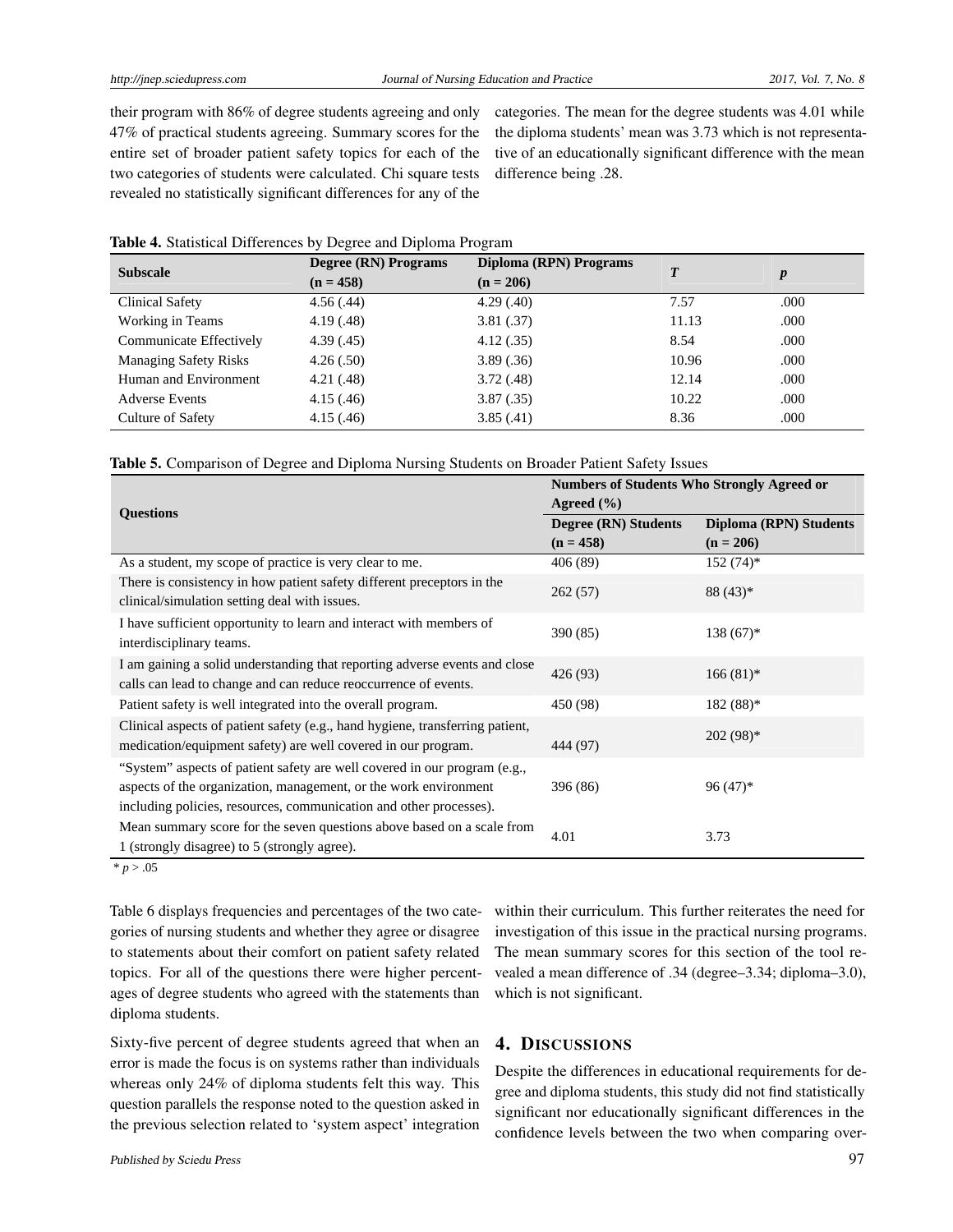all subscales. However, there were significant differences noted for 8 of the individual statements and further research into these statements would yield more insight. There are a number of factors besides knowledge that can influence confidence such as previous experience, self-esteem and selfawareness.[\[23\]](#page-7-21)

Both degree and diploma students expressed the greatest confidence on clinical safety topics, which suggests that basic skills and knowledge related to infection control, medication administration, and hand hygiene are well integrated or at least the most recognized within both nursing programs. With this study finding no significant differences in the confidence levels between the two categories of nursing students on the overall subscales it is presumed that perceptions of care, regardless of which level of nursing student is providing it, will yield a similar degree of quality based on confidence levels.

|  |  |  |  | Table 6. Comparison of Degree and Diploma Nursing Students on Comfort Level Speaking Up About Patient Safety |
|--|--|--|--|--------------------------------------------------------------------------------------------------------------|
|  |  |  |  |                                                                                                              |

| <b>Ouestions</b>                                                                                                                                                                           | <b>Numbers of Students Who Strongly Agreed</b><br>or Agreed $(\% )$ |                 |  |  |
|--------------------------------------------------------------------------------------------------------------------------------------------------------------------------------------------|---------------------------------------------------------------------|-----------------|--|--|
|                                                                                                                                                                                            | Degree (RN)                                                         | Diploma (RPN)   |  |  |
|                                                                                                                                                                                            | <b>Students</b>                                                     | <b>Students</b> |  |  |
| If I see someone engaging in unsafe care practice in the clinical setting, I feel I<br>can approach them.                                                                                  | 318 (69)                                                            | $110(53)*$      |  |  |
| If I make a serious error, I do not worry that I will face disciplinary action.                                                                                                            | 204(45)                                                             | $46(22)*$       |  |  |
| It is not difficult to question the decisions or actions of those with more authority.                                                                                                     | 126(28)                                                             | $24(17)^*$      |  |  |
| In clinical/simulation settings, discussion around adverse events focuses mainly<br>on system-related issues, rather than focusing on the individual(s) most<br>responsible for the event. | 296(65)                                                             | $50(24)$ *      |  |  |
| Mean summary score for the seven questions above based on a scale from 1<br>(strongly disagree) to 5 (strongly agree).                                                                     | 3.34                                                                | 3.0             |  |  |
| * $p > .05$                                                                                                                                                                                |                                                                     |                 |  |  |

One main difference between the two groups of students is in confidence levels to speak up on patient safety events. With 78% of diploma students fearing punitive repercussions when making an error this could negatively affect their willingness to admit and report an error that could easily result in harm to patients. It has been found that fear is a deterrent from error reporting and that this in turn prevents improvements to the system and ultimately improvement to the quality of patient care.[\[24](#page-7-22)[–26\]](#page-7-23) Fifty-five percent of degree students also fear punitive repercussions and therefore it is an area that still needs work within both types of programs, albeit with practical nursing programs in more immediate need.

## 4.1 Implications for educational programs – theory and clinical settings

Education initiatives could be instituted that focus on the accountability requirement for nurses both professionally and personally and should be seamlessly applied within both theory and clinical settings. Nurses are a respected profession and have the obligation to report errors regardless of fears. Offering training sessions that help students to gain the skillset to be able to speak up could prove fruitful. This could include self-esteem and self-awareness training as these attributes are known to influence confidence. Emphasizing the

greater picture of 'patient safety' would help to educate students that patients are paramount. Since 76% of the diploma students reported that errors were viewed as individual mistakes within their educational program it is important to introduce and highlight the systems perspectives on patient safety into practical nursing programs. Systems' thinking follows the premise that the healthcare system is complex, dynamic and an interdependent whole.<sup>[\[10,](#page-7-9) [11\]](#page-7-8)</sup> Systems perspective transfers blame from the individual to the system that allowed the error to take place.<sup>[\[10,](#page-7-9) [11\]](#page-7-8)</sup> Understanding the barriers to the dissemination and uptake of knowledge about the systems perspective of patient safety would facilitate the development of more successful strategies to transfer this knowledge. Faculty and clinical instructors need to embrace their responsibility to reduce student fears and the relationship between the clinical supervision and the student is known to be an important factor relating to the development of the student and ultimately the quality of care the patient's receive.<sup>[\[27\]](#page-7-24)</sup> This could mean ensuring they are more approachable and that errors are viewed as teachable opportunities. These teachable moments should involve debriefing and reflective practice tasks. Interestingly, students in both types of programs expressed 'neutral' levels on confidence on event analysis and reflective practice as a way to prevent re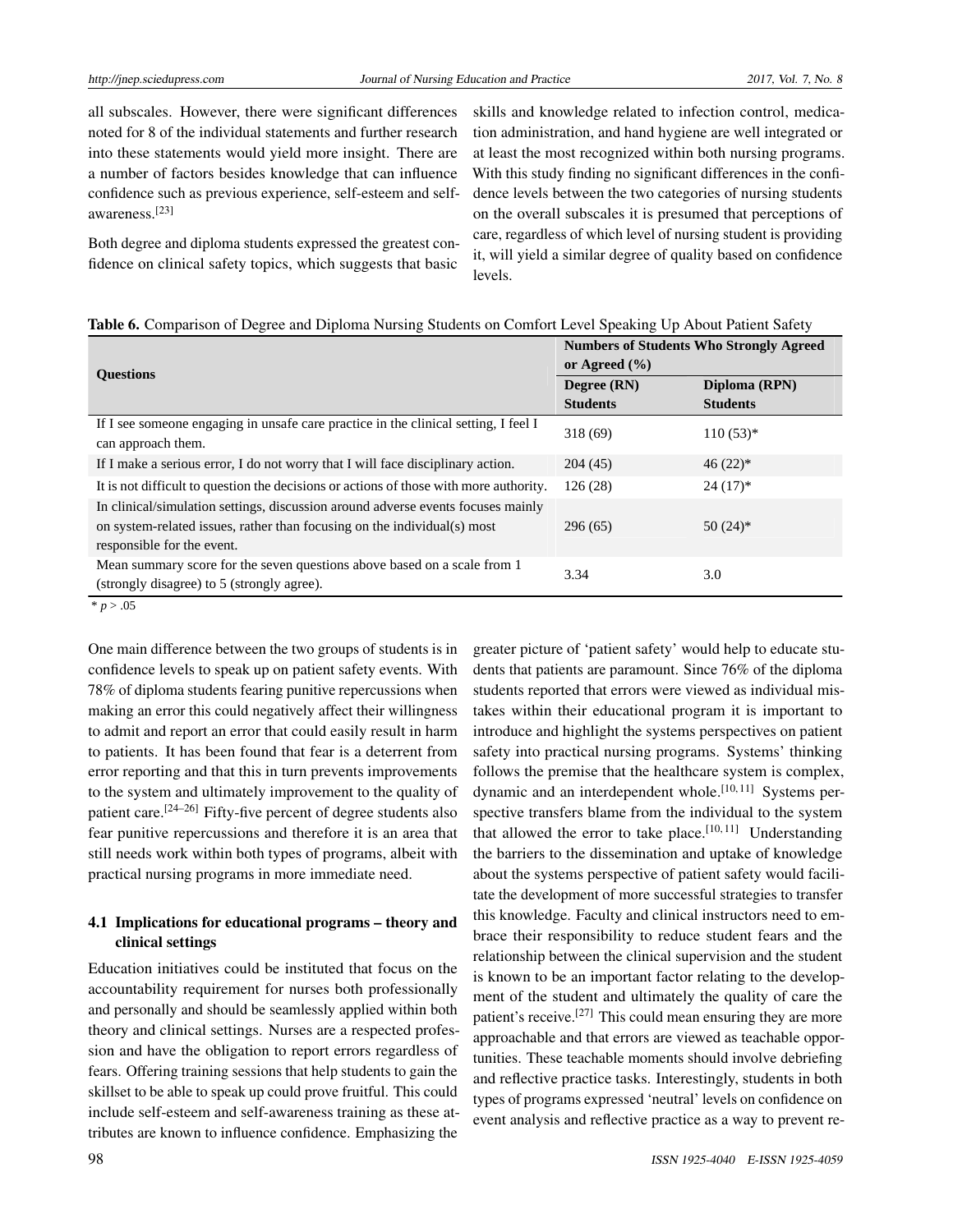current issues. A positive learning environment that focuses on learning from the error rather than pointing fingers would be very positive. Simulation is an effective way to move novice nurses forward and can be low or high fidelity ranging from strategies aimed to enhance communication skills to actions requiring high level nursing interventions.<sup>[\[28,](#page-7-25) [29\]](#page-7-26)</sup>

Confidence to manage conflicts is an area that students enrolled in both types of programs expressed as 'neutral'. Interprofessional activities that educate on role clarification could help to minimize the struggles with conflict management as role blurring is a known issue in nursing. $[30, 31]$  $[30, 31]$  $[30, 31]$  This could take place in the simulation environment, classroom setting, and/or clinical setting. Communication classes could be focused on teaching effective techniques that are focused on dispute resolution and effective management of conflict would benefit the entire health care team. In terms of patient safety, the benefit of effective, clear communication on patient outcomes should be stressed.

Strategies that emphasis the role of human factors in patient safety should be targeted within practical nursing programs. These students did not express that they were confident in relation in this. With today's world becoming so fast paced and complex, stressing the requirement for self-care is important. Nurses are known to take care of others and this may not always allow for ample self-care. Professors could inform students of its direct relationship to patient outcomes. Professors should role model this to students to help in promoting understanding and valuing of this practice.

#### 4.2 Implications for policy development

Low rates of students in both programs expressed that there is consistency in how preceptors deal with student issues. Program policies should be developed to ensure that management of issues is fair and consistent. This would help students and clinical instructors in managing issues. If policies and procedures are developed and implemented consistently student fears to report may be reduced because the students will be more informed and aware of what the consequences are as opposed to fearing unknown repercussions. These policies and procedures need to be properly developed and thoroughly reviewed to ensure compliance with safety and application legislation, student rights, and ethical standards. The development and perfection of these policies should not be taken lightly as they will be the foundation for managing issues in the future. This open knowledge of how errors will be managed through policies and processes will aid clinical instructors in managing issues as it will provide them with needed guidance and support. The academic institution and nursing professors, through the implementation and utilization of clear and precise policies on error management could

also benefit as they will have documentation of the policies and the evidence of their actions in accordance with policy requirements.

#### 4.3 Strengths and limitations

This study's large sample size plus the inclusion of students from multiple sites and programs helped to ensure a more representative sample of nursing students, and included a higher than expected response rate for on-line surveys.[\[32\]](#page-7-29) The inclusion of diploma students' perspectives is an advantage of this study as their voices were limited in previous studies. Since the researcher had no relationship with the students, social desirability bias was likely minimized. Response bias may be present because the students who chose to participate may be those that are most interested in patient safety. The cross-sectional design is a study limitation because it presents a snapshot of the participants' perceived confidence at a single time and confidence is dynamic and often changes. The self-reporting nature of the data collection tool has the potential for responder bias. Interpretation of this study's findings is limited to the programs and participants in the study and caution should be taken when generalizing these findings.

# 5. CONCLUSIONS AND RECOMMENDATIONS FOR FUTURE RESEARCH

This study highlighted the need for further investigation with both categories of students regarding their fear of speaking up when they make an error. Research that explores what factors inhibit or enhance students' comfort in disclosing their errors could help to focus future interventions. Interviewing students may help to clarify the nature of the students' concerns and guide further research in this area. Initiatives that incorporate strategies for reducing the fear of disclosure need to be implemented and investigated in future research studies. More emphasis on system issues and their contribution to the occurrence of errors should be incorporated into the education and practice settings to de-emphasize the sole responsibility of the healthcare provider in the occurrence of an error. This area needs more investigation since the current literature has emphasized the importance of recognizing the relationship between system aspects and improvements to patient care and system vulnerability.<sup>[\[33\]](#page-7-30)</sup> Additional research on other academic programs from a more global perspective would provide valuable insight. Educational programs need to stress accountability and reporting of errors is needed to change and improve systems including those that have the potential to reduce student fears.

### CONFLICTS OF INTEREST DISCLOSURE

The author declares that there is no conflict of interest.